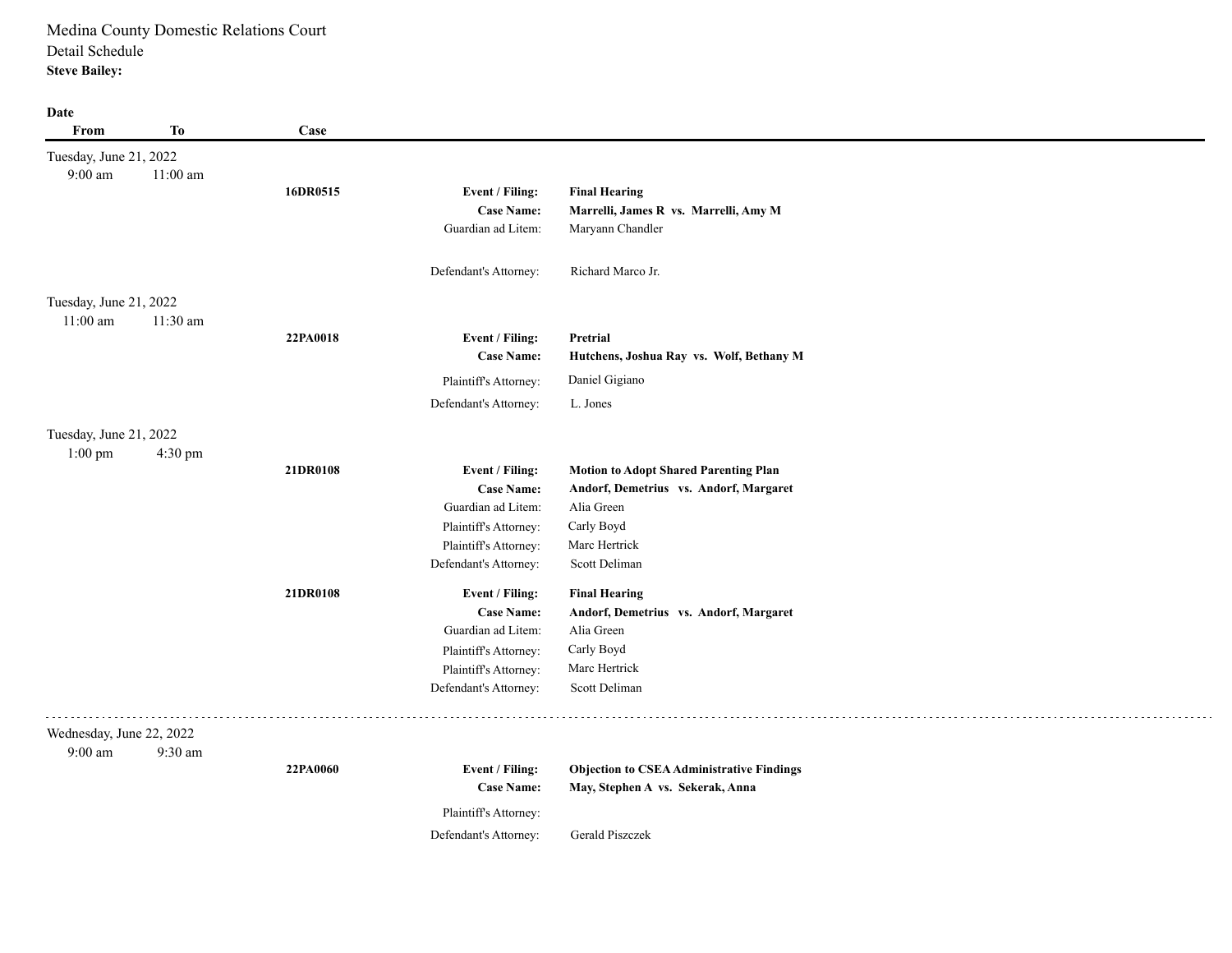**Date**

| Date                                 |            |          |                                      |                                                                                      |
|--------------------------------------|------------|----------|--------------------------------------|--------------------------------------------------------------------------------------|
| From                                 | <b>To</b>  | Case     |                                      |                                                                                      |
| Wednesday, June 22, 2022             |            |          |                                      |                                                                                      |
| 9:30 am                              | $10:00$ am |          |                                      |                                                                                      |
|                                      |            | 15PA0041 | Event / Filing:                      | Pros. Atty. MTSC-Failure to pay child support IV-D                                   |
|                                      |            |          | <b>Case Name:</b>                    | Dryer, Erin M vs. Zipf, Jason A                                                      |
|                                      |            |          | Plaintiff's Attorney:                |                                                                                      |
|                                      |            |          | Defendant's Attorney:                |                                                                                      |
| Wednesday, June 22, 2022             |            |          |                                      |                                                                                      |
| $10:00$ am                           | $10:30$ am |          |                                      |                                                                                      |
|                                      |            | 22PA0008 | Event / Filing:                      | PA - MTSC for Failure to Pay Arrearages                                              |
|                                      |            |          | <b>Case Name:</b>                    | Hatley, Kevin D vs. Walker, Cosuella A                                               |
|                                      |            |          | Plaintiff's Attorney:                |                                                                                      |
|                                      |            |          | Defendant's Attorney:                |                                                                                      |
| Wednesday, June 22, 2022             |            |          |                                      |                                                                                      |
| 10:30 am                             | $11:00$ am |          |                                      |                                                                                      |
|                                      |            | 05PA0043 | Event / Filing:<br><b>Case Name:</b> | Pros. Atty. Termination of Child Support IV-D<br>Arthur, Stephanie vs. Maine, Samuel |
|                                      |            |          |                                      |                                                                                      |
|                                      |            |          | Plaintiff's Attorney:                |                                                                                      |
|                                      |            |          | Defendant's Attorney:                |                                                                                      |
| Wednesday, June 22, 2022             |            |          |                                      |                                                                                      |
| $11:00$ am                           | 11:30 am   | 19PA0135 | Event / Filing:                      | Pros. Atty. MTSC-Failure to pay child support IV-D                                   |
|                                      |            |          | <b>Case Name:</b>                    | Teagle, Michael D vs. Teagle, Sarah M                                                |
|                                      |            |          | Plaintiff's Attorney:                | Thomas Loepp                                                                         |
|                                      |            |          | Defendant's Attorney:                |                                                                                      |
|                                      |            |          |                                      |                                                                                      |
| Wednesday, June 22, 2022<br>11:30 am |            |          |                                      |                                                                                      |
|                                      | 12:00 pm   | 19PA0206 | Event / Filing:                      | Pros. Atty. MTSC-Failure to pay child support IV-D                                   |
|                                      |            |          | <b>Case Name:</b>                    | HARRIS, DONNY vs. RICHMOND, ANDREW M                                                 |
|                                      |            |          | Plaintiff's Attorney:                |                                                                                      |
|                                      |            |          | Defendant's Attorney:                |                                                                                      |
|                                      |            |          |                                      |                                                                                      |

 $\overline{\phantom{0}}$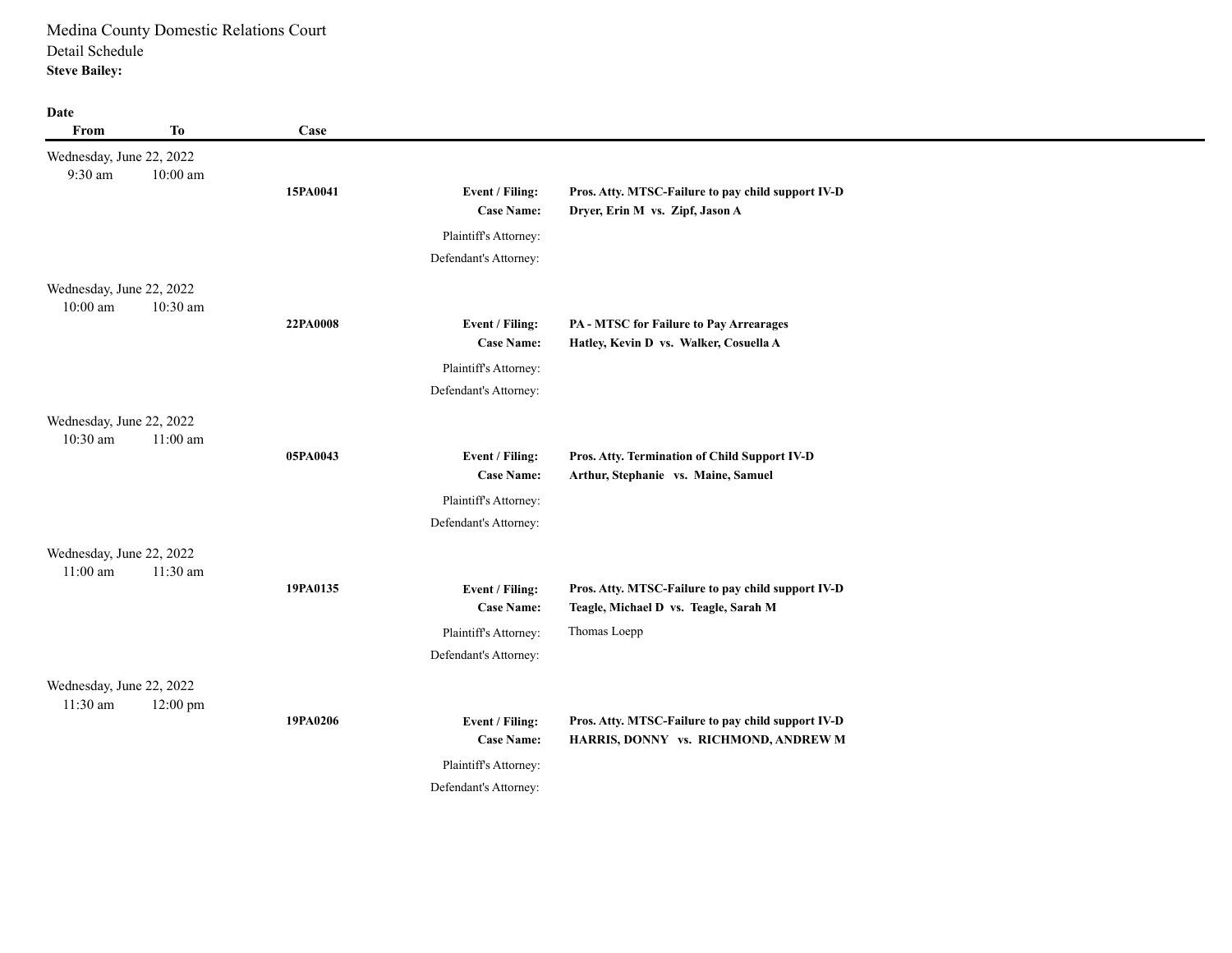**Date**

| <b>Date</b><br>From                   | <b>To</b> | Case     |                                                                                     |                                                                                         |
|---------------------------------------|-----------|----------|-------------------------------------------------------------------------------------|-----------------------------------------------------------------------------------------|
| Wednesday, June 22, 2022<br>$1:00$ pm | 1:30 pm   | 09PA0033 | Event / Filing:<br><b>Case Name:</b>                                                | Pros. Atty. MTSC-Failure to pay child support IV-D<br>Kissinger, Tara vs. Rehman, Jason |
|                                       |           |          | Plaintiff's Attorney:                                                               |                                                                                         |
|                                       |           |          | Defendant's Attorney:                                                               | David Gedrock                                                                           |
| Wednesday, June 22, 2022<br>$1:00$ pm | $2:00$ pm |          |                                                                                     |                                                                                         |
|                                       |           | 22DR0014 | Event / Filing:                                                                     | Pretrial                                                                                |
|                                       |           |          | <b>Case Name:</b>                                                                   | Jelinek, Cheryl vs. Jelinek, Charles R                                                  |
|                                       |           |          | Plaintiff's Attorney:                                                               | Paul Kray                                                                               |
|                                       |           |          | Defendant's Attorney:                                                               | Dean Colovas                                                                            |
| Wednesday, June 22, 2022<br>$2:00$ pm | 3:00 pm   |          |                                                                                     |                                                                                         |
|                                       |           | 21PA0079 | Event / Filing:<br><b>Case Name:</b><br>Guardian ad Litem:<br>Plaintiff's Attorney: | Pretrial<br>Dunn, Danny Lee vs. Cross-Moore, Shari N.<br>Kenneth Marco<br>David McArtor |
|                                       |           |          | Defendant's Attorney:                                                               |                                                                                         |
| Wednesday, June 22, 2022<br>$3:00$ pm | 3:30 pm   |          |                                                                                     |                                                                                         |
|                                       |           | 21DR0425 | Event / Filing:                                                                     | Pretrial                                                                                |
|                                       |           |          | <b>Case Name:</b>                                                                   | Wendell, Peggy vs. Wendell, Daniel                                                      |
|                                       |           |          | Plaintiff's Attorney:                                                               | Candace Knox                                                                            |
|                                       |           |          | Defendant's Attorney:                                                               |                                                                                         |
| Wednesday, June 22, 2022<br>3:30 pm   | 4:00 pm   |          |                                                                                     |                                                                                         |
|                                       |           | 19DR0256 | Event / Filing:                                                                     | Pretrial                                                                                |
|                                       |           |          | <b>Case Name:</b>                                                                   | Powers, Chad vs. Powers, Caitlin                                                        |
|                                       |           |          | Petitioner's Attorney:                                                              |                                                                                         |
|                                       |           |          | Additional Petitioner:                                                              |                                                                                         |
|                                       |           |          |                                                                                     |                                                                                         |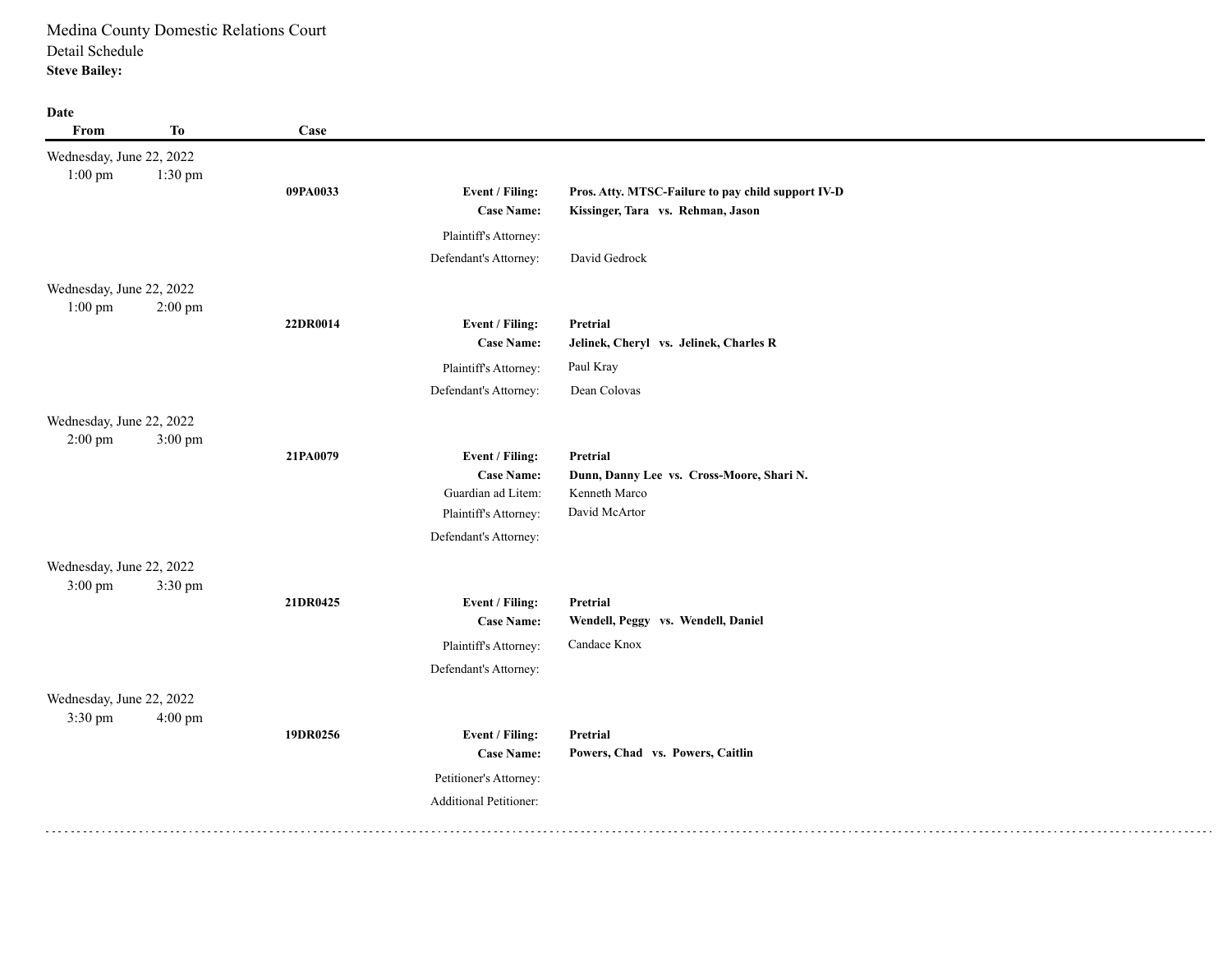#### **Date**

**From To Case** 9:00 am Thursday, June 23, 2022 10:00 am **22DR0154 Event / Filing: Motion for Attorney Fees Case Name: Felix, Renee vs. Felix, Kevin**  Plaintiff's Attorney: Richard Marco Jr. Defendant's Attorney: Adam Morris **22DR0154 Event / Filing: Motion Case Name: Felix, Renee vs. Felix, Kevin**  Plaintiff's Attorney: Richard Marco Jr. Defendant's Attorney: Adam Morris 10:00 am Thursday, June 23, 2022 10:30 am **22DR0162 Event / Filing: Uncontested or Case Management Hearing Case Name: Mata, Leah vs. Mata, Jeremiah**  Plaintiff's Attorney: Gerry Davidson Plaintiff's Attorney: Jeffery Fanger Defendant's Attorney: 10:30 am Thursday, June 23, 2022 11:00 am **21DR0442 Event / Filing: Uncontested Hearing Case Name: Sudimak, Keith P. vs. Held-Sudimak, Brooke D.** Plaintiff's Attorney: David McArtor 11:00 am Thursday, June 23, 2022 11:30 am **21PA0047 Event / Filing: Motion to Appoint Guardian ad Litem Case Name: Vrona, Jacob F vs. Coleman, Stephanie M** Plaintiff's Attorney: Cameron Pedro Defendant's Attorney: Maryann Chandler **21PA0047 Event / Filing: Pretrial Case Name: Vrona, Jacob F vs. Coleman, Stephanie M** Plaintiff's Attorney: Cameron Pedro Defendant's Attorney: Maryann Chandler